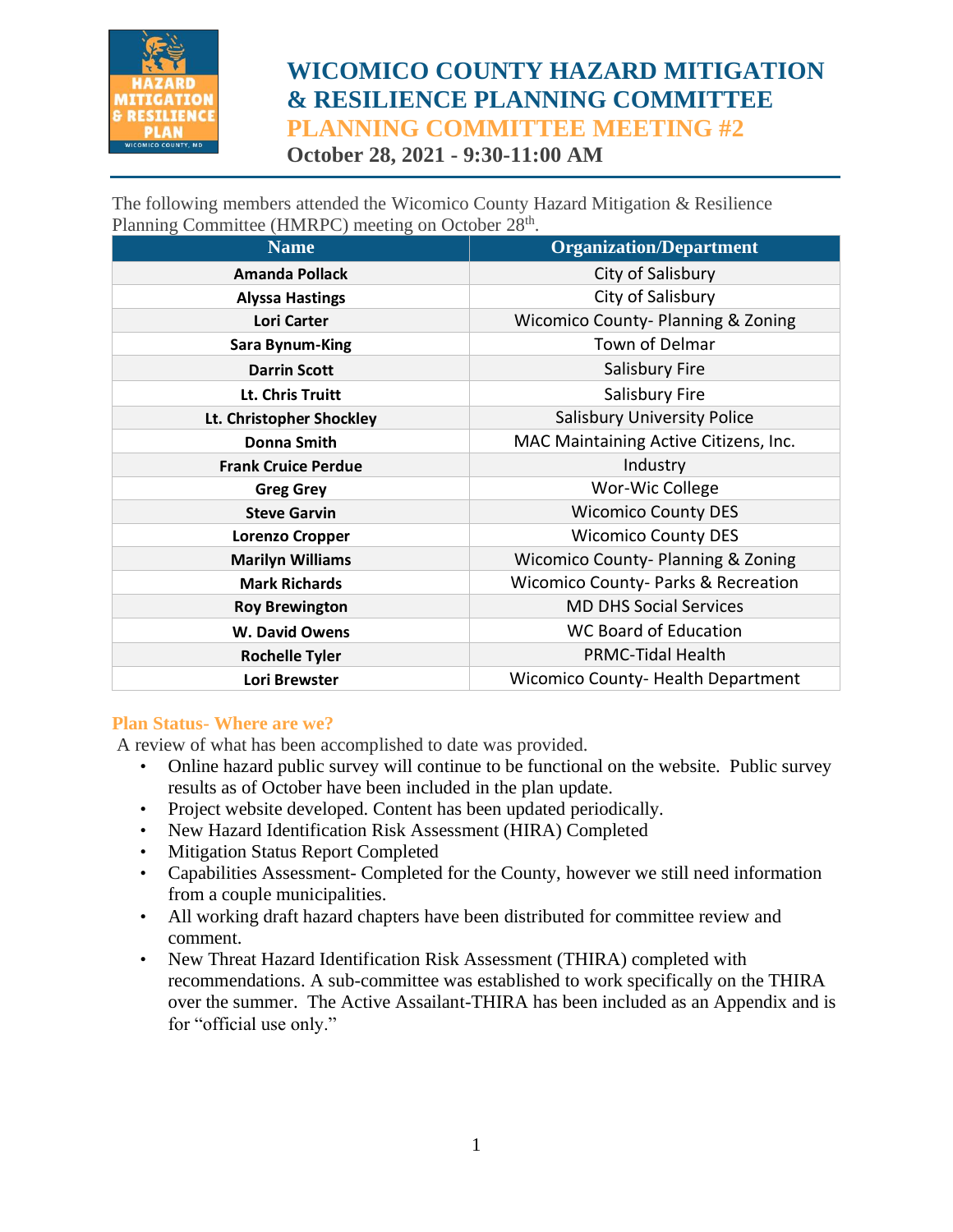

# **WICOMICO COUNTY HAZARD MITIGATION & RESILIENCE PLANNING COMMITTEE PLANNING COMMITTEE MEETING #2 October 28, 2021 - 9:30-11:00 AM**

## **Grant Funding Opportunities**

• FEMA requires state, local, tribal and territorial governments to develop and adopt [hazard mitigation plans](https://www.fema.gov/emergency-managers/mitigation/planning) as a condition for receiving certain types of non-emergency disaster assistance, including funding for [hazard mitigation assistance](https://www.fema.gov/grants/mitigation) projects.

- FEMA provides federal funds for the Building Resilient Infrastructures and Communities (BRIC) grant program to states, local communities, tribes and territories for mitigation activities. BRIC is a FEMA annual hazard mitigation program. Section 203 of the [Robert T. Stafford Disaster Relief and Emergency Assistance Act \(Stafford](https://www.fema.gov/disaster/stafford-act)  [Act\)](https://www.fema.gov/disaster/stafford-act) authorizes this program. The priorities are to:
	- o Incentivize natural hazard risk reduction activities that mitigate risk to public infrastructure
	- o Prioritize benefits to disadvantaged communities
	- o Mitigate risk to one or more community lifelines
	- o Incorporate nature-based solutions
	- o Enhance climate resilience and adaptation
	- o Increase funding to applicants that facilitate the adoption and enforcement of the latest published editions of building codes
- BRIC- **National Competition for Mitigation Projects: \$919,000,000 (estimated).**  Any funds that are not awarded from the State/Territory Allocation will be reallocated to the national competition. Any funds that are not awarded from the Tribal Set-Aside will be re-allocated to the non-financial Direct Technical Assistance for tribes.
	- o Generally, the cost share for this program is 75% federal/25% non-federal.
	- o Economically disadvantaged rural communities are eligible for an increase in cost share up to 90% federal/10% non-federal.
- **New FEMA Policy:** For certain non-critical actions involving structure elevation, dry floodproofing, and mitigation reconstruction in the **Special Flood Hazard Area a minimum of the base flood elevation plus 2 feet of freeboard will be required**  (unless doing so would cause the project to be unable to meet applicable program cost-effectiveness requirements).
- **Hazard Mitigation Grant Program (HMGP)** For eligible mitigation projects, HMGP funding can cover 75% of total project costs and states or communities cover the remaining share. Preparing and mitigating for the impacts of climate change, which is one of the most important threats facing the United States, requires the full collaboration of the Federal Government to support state, local, tribal, and territorial governments.
	- o 4491DR Maryland \$93,289,392
- **Flood Mitigation Assistance (FMA) Grant** the Flood Mitigation Assistance Program is a competitive grant program that provides funding to states, local communities, federally recognized tribes and territories. Funds can be used for projects that reduce or eliminate the risk of repetitive flood damage to buildings insured by the [National Flood Insurance Program.](https://www.fema.gov/flood-insurance)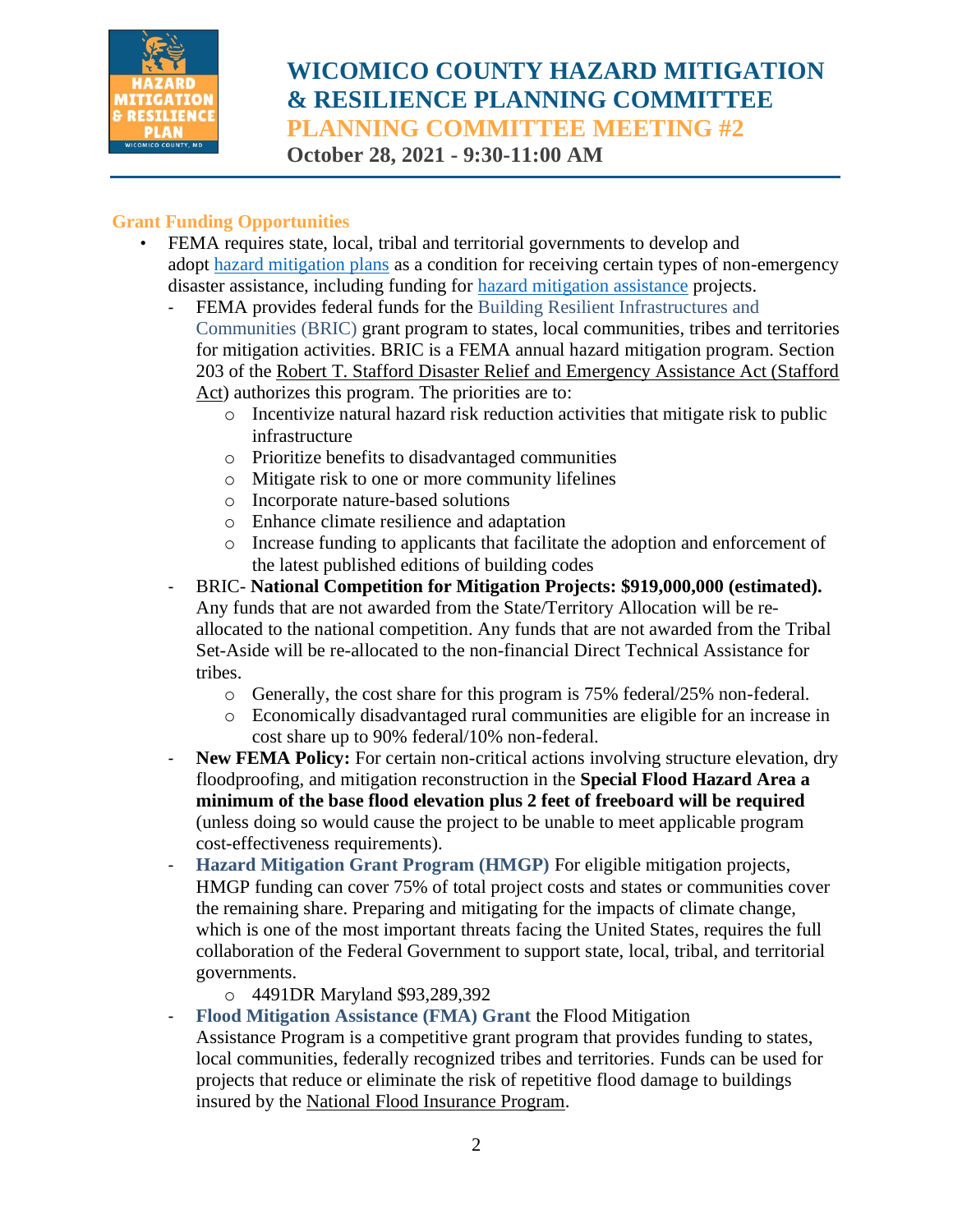

# **WICOMICO COUNTY HAZARD MITIGATION & RESILIENCE PLANNING COMMITTEE PLANNING COMMITTEE MEETING #2**

**October 28, 2021 - 9:30-11:00 AM**

- $\circ$  The application period to apply for fiscal year 2021 (FY 2021) FMA funding will open on Sept. 30, 2021, and close at 3 p.m. on Jan. 28, 2022. FEMA encourages sub-applicants and applicants to apply. There is **\$160 million available in FMA funding**.
- Additional grant opportunities will be included in Appendix K of the plan.

# **Mitigation Strategies**

- Goals & Objectives were distributed as "read ahead" prior to the committee meeting. Goals and objectives were reviewed during the meeting, specifically those added as "new." Comments provided by meeting participants for both existing and new goals and objectives have been incorporated into the plan. Modified goals and objectives are attached.
- Mitigation Actions were distributed as "read ahead" prior to the committee meeting. During this portion of the meeting, participants:
	- o Provided review comments and clarification to further refine the action items table. Discussion comments provided during the meeting and emailed comments from the "read ahead" materials were incorporated. Particular attention was given to "responsible entity" assigned to each action item. Follow-up targeted emails will be provided to ensure that municipal action items are correct. The updated Mitigation Action Items table is attached.
	- o Each action item was categorized under six categories and identified "red" on mitigation action table.
		- **Prevention.** Government administrative or regulatory actions or processes that influence the way land and buildings are developed and built. These actions also include public activities to reduce hazard losses. Examples include planning and zoning, building codes, capital improvement programs, open space preservation, and storm water management regulations.
		- **Property Protection.** Actions that involve the modification of existing critical and public facilities, buildings, structures, and public infrastructure to protect them from hazards. Examples include acquisition, elevation, relocation, structural retrofits, storm shutters, and infrastructure modification.
		- **Public Education and Awareness.** Actions to inform and educate citizens, elected officials, and property owners about potential ways to mitigate for hazards that can occur in the County. Such actions include outreach programs, projects, real estate disclosure, hazard information centers, and school-age and adult education programs.
		- **Natural Resource Protection.** Actions that, in addition to minimizing hazard losses also preserve or restore the functions of natural protection systems. These actions include sediment and erosion control, stream corridor restoration, watershed management, forest and vegetation management, and wetland restoration preservation.
		- **Emergency Services.** Actions that protect people and property during and immediately after a disaster or hazard event. Services include warning systems and emergency response services.
		- **Structural Projects.** Actions that involve the construction of structures to reduce the impact of a hazard event. Such structures include dams, levees, floodwalls, seawalls, retaining walls, barrier islands, and safe rooms.